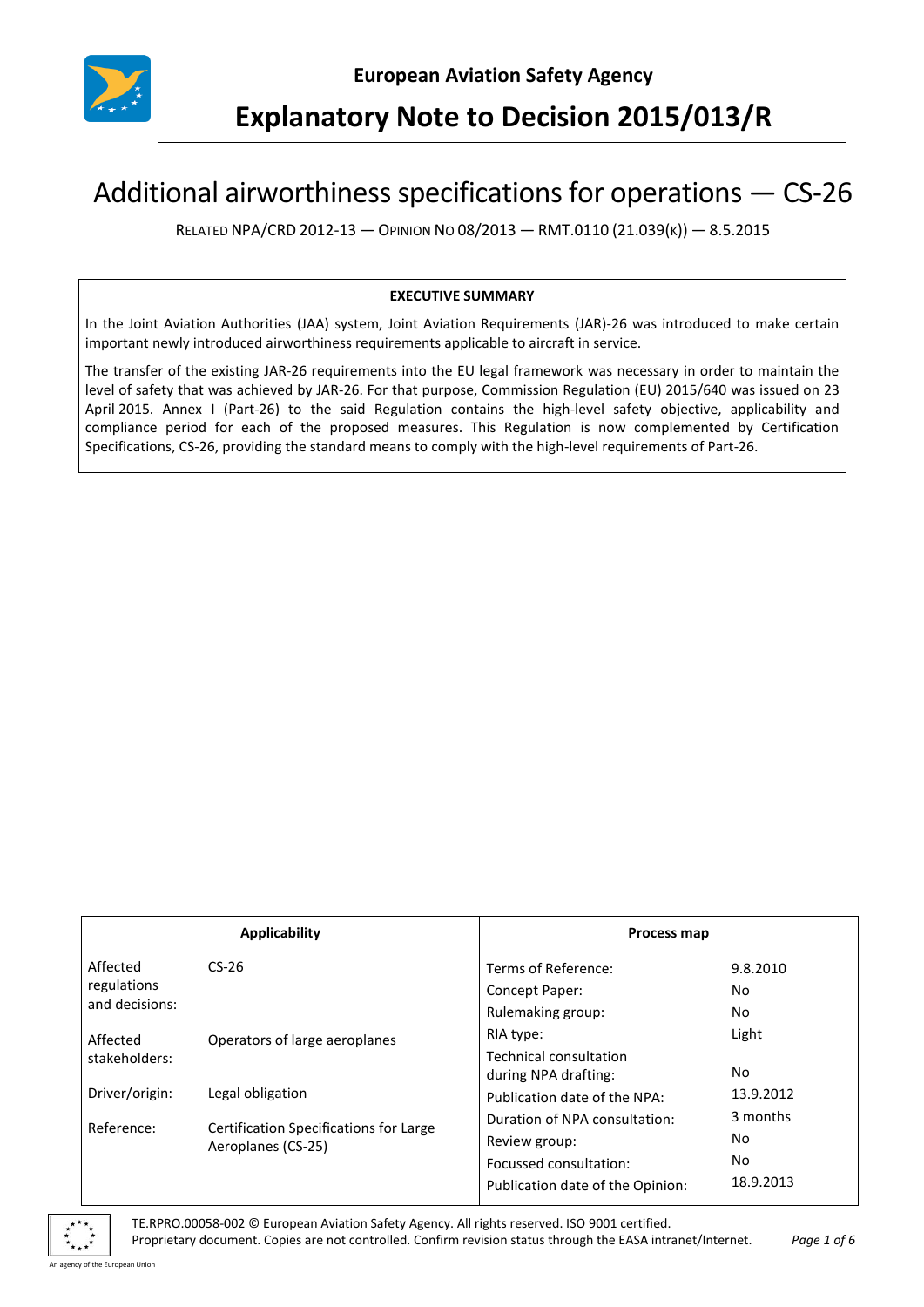## **Table of contents**

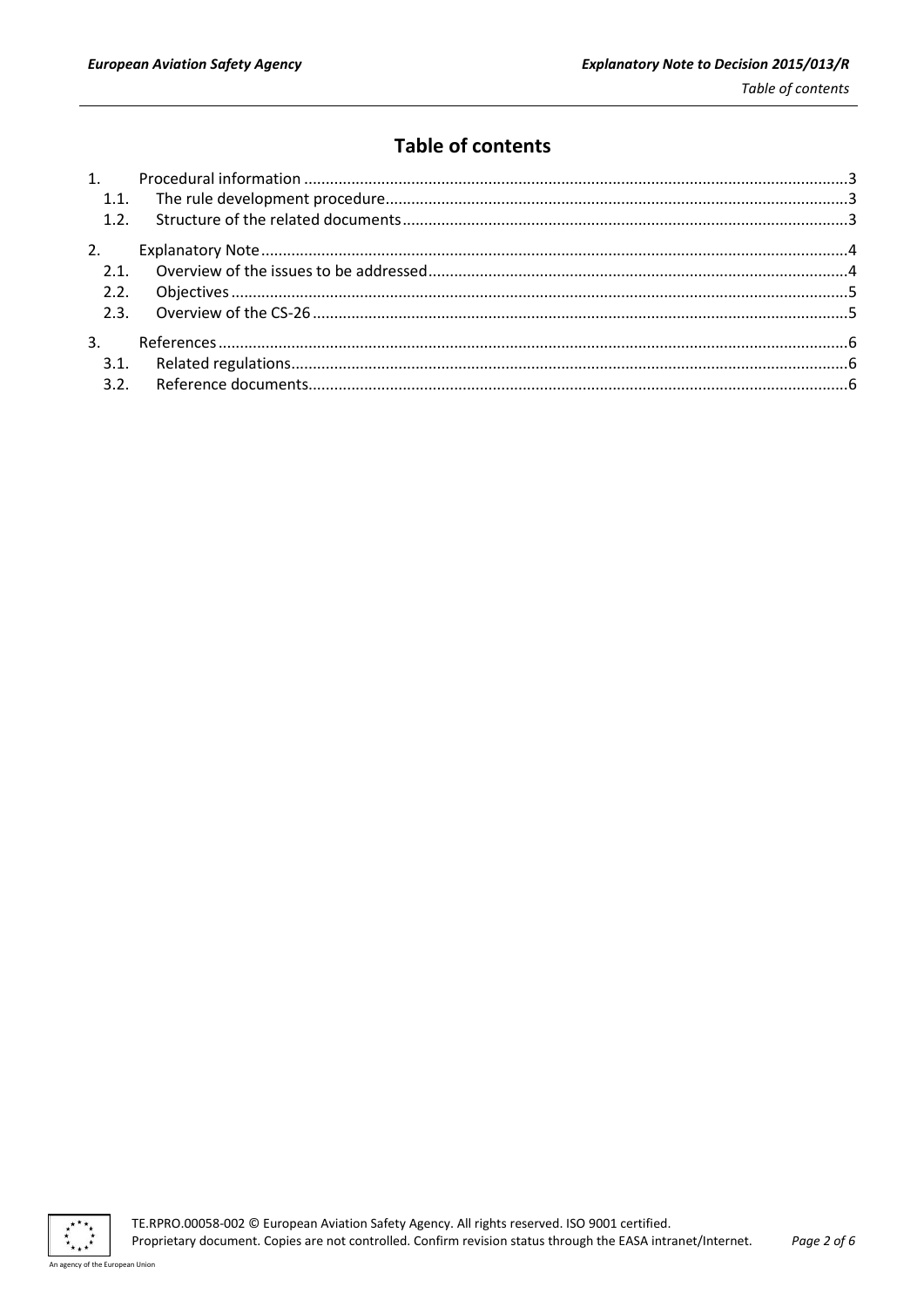## <span id="page-2-0"></span>**1. Procedural information**

#### <span id="page-2-1"></span>**1.1. The rule development procedure**

The European Aviation Safety Agency (hereinafter referred to as the 'Agency') developed this ED Decision in line with Regulation (EC) No 216/2008<sup>1</sup> (hereinafter referred to as the 'Basic Regulation') and the Rulemaking Procedure<sup>2</sup>.

This rulemaking activity is included in the Agency's [2013-2016 Rulemaking Programme](http://easa.europa.eu/document-library/rulemaking-programmes/2013-2016-rulemaking-programme) under RMT.0110 (21.039(k)). The scope and timescale of the task were defined in the related Terms of Reference (see process map on the title page).

The draft text of this Decision has been developed by the Agency. All interested parties were consulted through NPA 2012-13<sup>3</sup>. 54 comments were received from interested parties, including industry, national aviation authorities, professional organisations and private companies.

The Agency has reviewed the comments received on the NPA. The comments received and the Agency's responses thereto are presented in Comment-Response Document (CRD) 2012-13<sup>4</sup>.

The final text of this Decision with the Certification Specifications for additional airworthiness specifications for operations (CS-26) has been developed by the Agency.

The process map on the title page summarises the major milestones of this rulemaking activity.

#### <span id="page-2-2"></span>**1.2. Structure of the related documents**

Chapter 1 contains the procedural information related to this task. Chapter 2 explains the core technical content. The text of CS-26 is annexed to the ED Decision.

<http://easa.europa.eu/document-library/comment-response-documents/crd-2012-13>



3

4

-

TE.RPRO.00058-002 © European Aviation Safety Agency. All rights reserved. ISO 9001 certified. Proprietary document. Copies are not controlled. Confirm revision status through the EASA intranet/Internet. *Page 3 of 6*

<sup>1</sup> Regulation (EC) No 216/2008 of the European Parliament and of the Council of 20 February 2008 on common rules in the field of civil aviation and establishing a European Aviation Safety Agency, and repealing Council Directive 91/670/EEC, Regulation (EC) No 1592/2002 and Directive 2004/36/EC (OJ L 79, 19.3.2008, p. 1).

<sup>2</sup> The Agency is bound to follow a structured rulemaking process as required by Article 52(1) of the Basic Regulation. Such process has been adopted by the Agency's Management Board and is referred to as the 'Rulemaking Procedure'. See Management Board Decision concerning the procedure to be applied by the Agency for the issuing of opinions, certification specifications and guidance material (Rulemaking Procedure), EASA MB Decision No 01-2012 of 13 March 2012.

In accordance with Article 52 of the Basic Regulation and Articles 5(3) and 6 of the Rulemaking Procedure.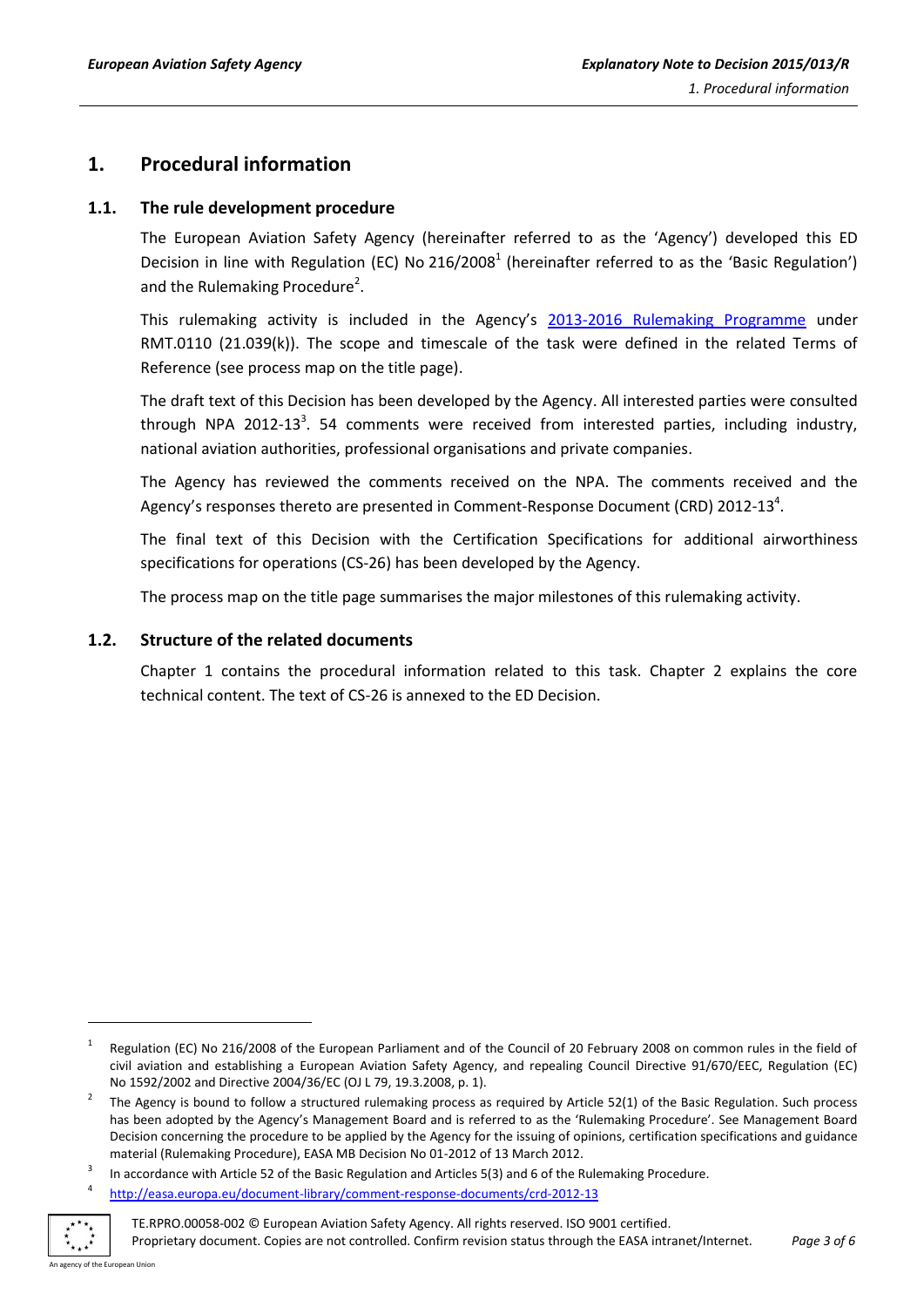### <span id="page-3-0"></span>**2. Explanatory Note**

CS-26 provides the standard means to show compliance of products with the requirements of Annex I (Part-26) to Commission Regulation (EU)  $2015/640^5$  of 23 April 2015.

#### <span id="page-3-1"></span>**2.1. Overview of the issues to be addressed**

The safety recommendations from accident and incident investigations, technological advancements and research often lead to new or improved design standards for aircraft and are included in the Agency's Certification Specifications for airworthiness of products (CS-25, CS-29, etc.). These standards are only applicable to new aircraft types and to certain significant changes of existing types. However, some of these new developments, if incorporated in the existing fleet of in-service aircraft, can bring considerable safety improvement.

In the JAA system, JAR-26 was introduced to make certain important newly introduced airworthiness requirements applicable to aircraft in service. Up till now, these requirements have been enforced through national law. However, these national laws have become obsolete through the full implementation of the new Air OPS Regulation<sup>6</sup> by 28 October 2014. Therefore, JAR-26 needed to be transposed into the EU regulatory framework.

In transposing JAR-26 into the EU regulatory framework, it was decided to split each provision in elements to be included in a new Commission Regulation and other elements to go into a new CS-26. This was done for the following reasons. In the EU system, only EU regulations can impose generally binding rules, so in order to make the former JAR-26 content binding, it had to be included in an EU regulation. This Commission Regulation (EU) 2015/640, including Annex I (Part-26), is now published. At the same time, it is acknowledged that airworthiness standards need to be implemented in a flexible manner. For new designs, the necessary flexibility is included in Part-21 which allows deviations from the standards through special conditions or equivalent level of safety findings. The same approach is not possible if airworthiness requirements are included in an EU Regulation. Therefore, the flexibility had to be achieved by limiting the binding law to high-level objectives, applicability and implementation dates only and leaving the details in a CS. This approach has the advantage of allowing for enough flexibility for the addressee of the requirement to establish the best way to comply with a certain safety requirement. It also allows for a shorter process when an update of the technical requirements is needed, as necessary to keep pace with the evolution of other CS. Finally, the existence of a dedicated CS-26, allows for its inclusion, at the request of an applicant, in the certification basis of new or changed products, which will allow a clear demonstration of compliance with these provisions that can be used by the operators of these types or changed types when demonstrating compliance with Part-26.

The initial versions of Part-26 and CS-26 include only a transposition of the previous JAR-26 provisions, and apply to operators of large aeroplanes operated in commercial air transportation, being thus consistent with the applicability of JAR-26. Further provisions will follow under separate rulemaking

<sup>6</sup> Commission Regulation (EU) No 965/2012 of 5 October 2012 laying down technical requirements and administrative procedures related to air operations pursuant to Regulation (EC) No 216/2008 of the European Parliament and of the Council (OJ L 296, 25.10.2012, p. 1).



-

<sup>5</sup> Commission Regulation (EU) 2015/640 of 23 April 2015 on additional airworthiness specifications for a given type of operations and amending Regulation (EU) No 965/2012 (OJ L 106, 24.4.2015, p. 18).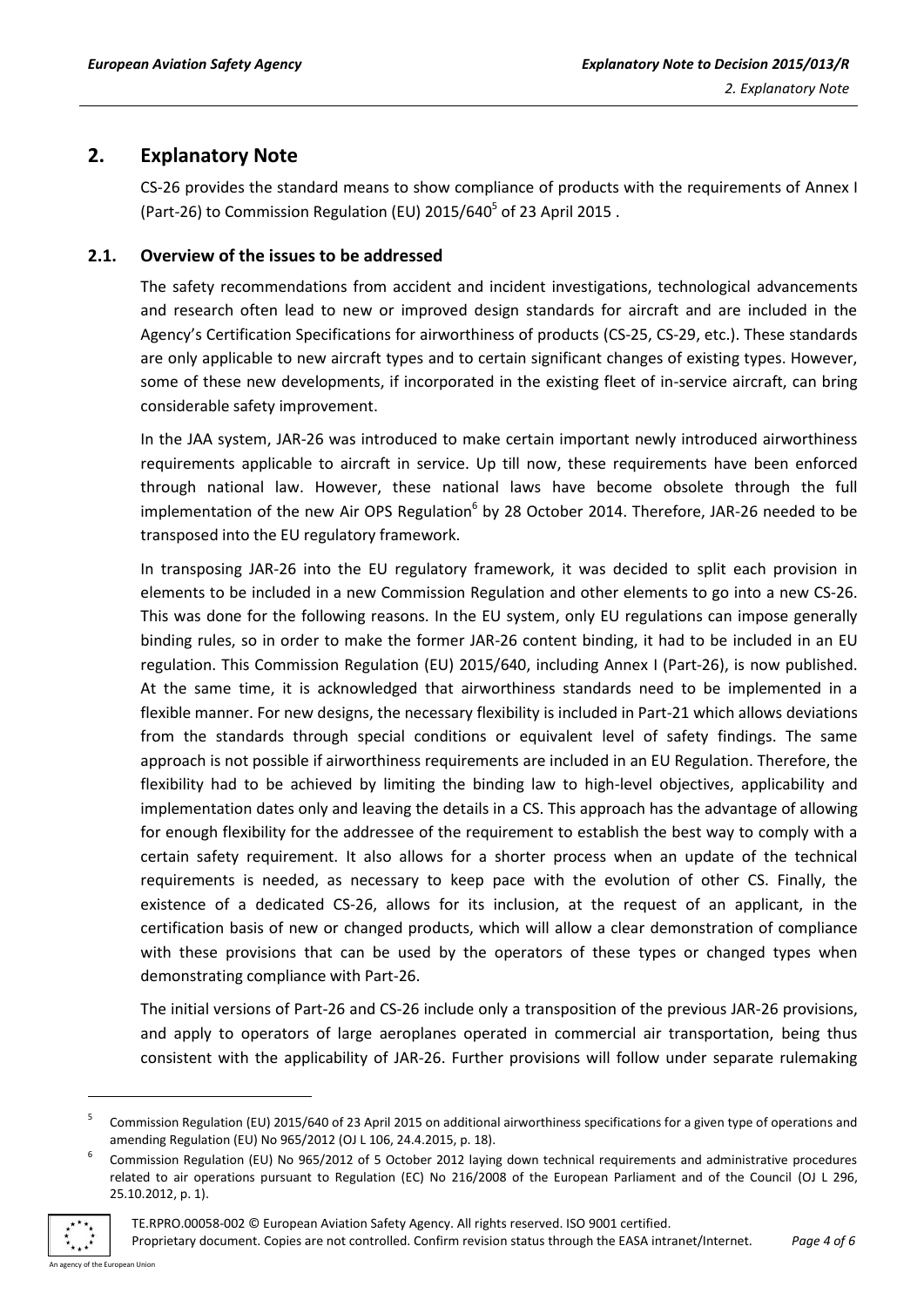tasks which, depending on the technical content, may also be applicable to other categories of aircraft and/or operations and also to design approval holders or production organisations. Each time a new airworthiness requirement needs to be imposed, an amendment to Part-26 and CS-26 will be proposed through an NPA.

#### <span id="page-4-0"></span>**2.2. Objectives**

The overall objectives of the EASA system are defined in Article 2 of the Basic Regulation. This Decision will contribute to the achievement of the overall objectives by addressing the issues outlined in Chapter 2.1. The specific objective of this Decision is to complete the transfer of the existing JAR-26 requirements into the EU legal framework by providing the standard means to show compliance of products with the requirements of Annex I (Part-26) to Commission Regulation (EU) 2015/640.

#### <span id="page-4-1"></span>**2.3. Overview of the CS-26**

CS-26 provides the detailed technical specifications copied from JAR-26 Amendment 3, Section 1 Subpart B as standard means to comply with the high-level requirements of Part-26. CS-26 also includes a set of Guidance Material for showing compliance with CS-26, as copied from JAR-26 Amendment 3 Section 2 (AMC/IEM).

Each JAR-26 paragraph was transferred into new paragraphs bearing the same number, respectively in Part-26, CS-26 and GMs for consistency and ease of the transition from the old to the new system of rules. A cross-reference table including also the relevant JAR/CS-25 and OPS provisions is added in a new GM1 26.1.